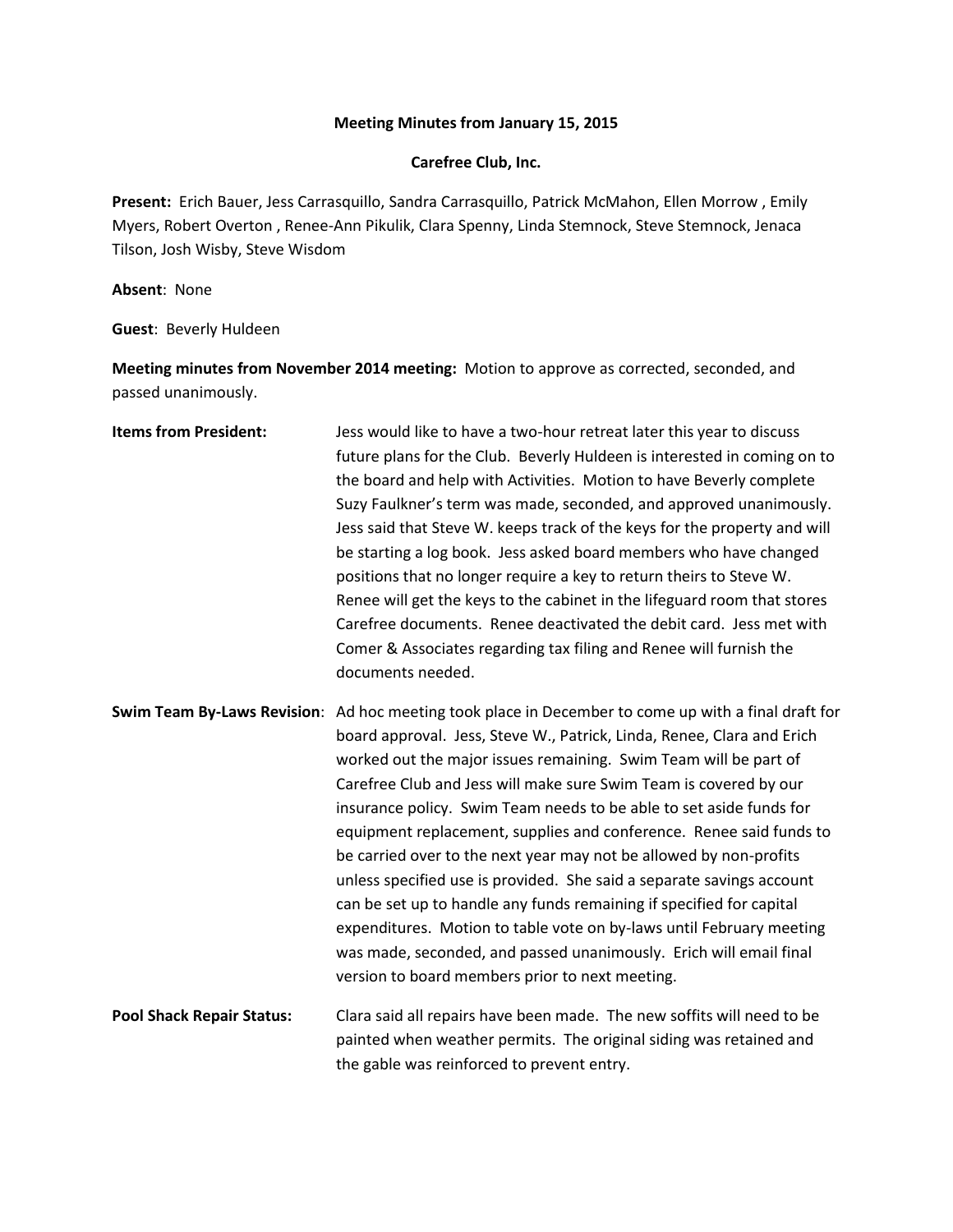| <b>Treasurer's Report:</b>           | Renee presented financials from November and December. She will<br>update the line of credit on a monthly basis and make a \$625 principal<br>payment plus interest monthly. One clubhouse rental check refund has<br>not yet cleared. For the February meeting, she will be migrating the<br>financial reporting from Excel/Quicken to Quick Book and the output<br>will be a little difference. Renee is working with Sandra to consolidate<br>financial information and would like a few extra minutes to discuss this<br>at the next meeting. Question from Robert as to fixed assets - will swim<br>team equipment be added? Renee said Swim Team will decide but that<br>these items will most likely be regarded as consumables, not assets.<br>Motion to approve November and December budget reports was made,<br>seconded, and passed unanimously. Two requests for the 2015 budget<br>were to (1) add \$500 extra for Activities and to (2) include \$2000 for<br>Grounds (sealing of parking lot). Sales tax is collected on clubhouse<br>rentals but hasn't been collected, and the cost will now be added to the<br>rental cost. The annual dues will remain the same as 2014. Pool<br>opening and closing amount will be part of pool manager's salary in<br>2014 instead of being a separate amount. |
|--------------------------------------|----------------------------------------------------------------------------------------------------------------------------------------------------------------------------------------------------------------------------------------------------------------------------------------------------------------------------------------------------------------------------------------------------------------------------------------------------------------------------------------------------------------------------------------------------------------------------------------------------------------------------------------------------------------------------------------------------------------------------------------------------------------------------------------------------------------------------------------------------------------------------------------------------------------------------------------------------------------------------------------------------------------------------------------------------------------------------------------------------------------------------------------------------------------------------------------------------------------------------------------------------------------------------------------------------------------------|
| <b>Corporate Secretary's Report:</b> | Sandra reported that she met with Renee and a collection letter was<br>drafted and sent. A couple thousand dollars have come in already from<br>members behind in their dues.                                                                                                                                                                                                                                                                                                                                                                                                                                                                                                                                                                                                                                                                                                                                                                                                                                                                                                                                                                                                                                                                                                                                        |
| <b>Committee Reports</b>             |                                                                                                                                                                                                                                                                                                                                                                                                                                                                                                                                                                                                                                                                                                                                                                                                                                                                                                                                                                                                                                                                                                                                                                                                                                                                                                                      |
| Pool:                                | Linda reported lifeguard applications will be posted on the website by<br>the end of the month. She got three bids for the bathroom partitions<br>for the men's bathroom and will also be getting bids to clean out the<br>drain lines in both bathrooms.                                                                                                                                                                                                                                                                                                                                                                                                                                                                                                                                                                                                                                                                                                                                                                                                                                                                                                                                                                                                                                                            |
| <b>Grounds:</b>                      | Patrick reported that he did a walk through with Jess.                                                                                                                                                                                                                                                                                                                                                                                                                                                                                                                                                                                                                                                                                                                                                                                                                                                                                                                                                                                                                                                                                                                                                                                                                                                               |
| <b>Newsletter:</b>                   | Jenaca reported that Cheryl Wisdom helped her with the newsletter.<br>Current issue almost complete and should be sent around January 15 <sup>th</sup> .<br>The next edition will be sent out in April. Should we accept money for<br>ads placed in the newsletter? Board decided members could place ads<br>for free.                                                                                                                                                                                                                                                                                                                                                                                                                                                                                                                                                                                                                                                                                                                                                                                                                                                                                                                                                                                               |
| <b>Clubhouse:</b>                    | Steve W. reported \$775 in rentals for December. A diaper-changing<br>station has been installed in the women's restroom and another will be<br>placed in the men's restroom by the end of the year. A steam mop was<br>purchased. He had \$474 in expenditures for December. January rentals<br>amount to \$1225. He will add the seven percent sales tax to the rental                                                                                                                                                                                                                                                                                                                                                                                                                                                                                                                                                                                                                                                                                                                                                                                                                                                                                                                                             |